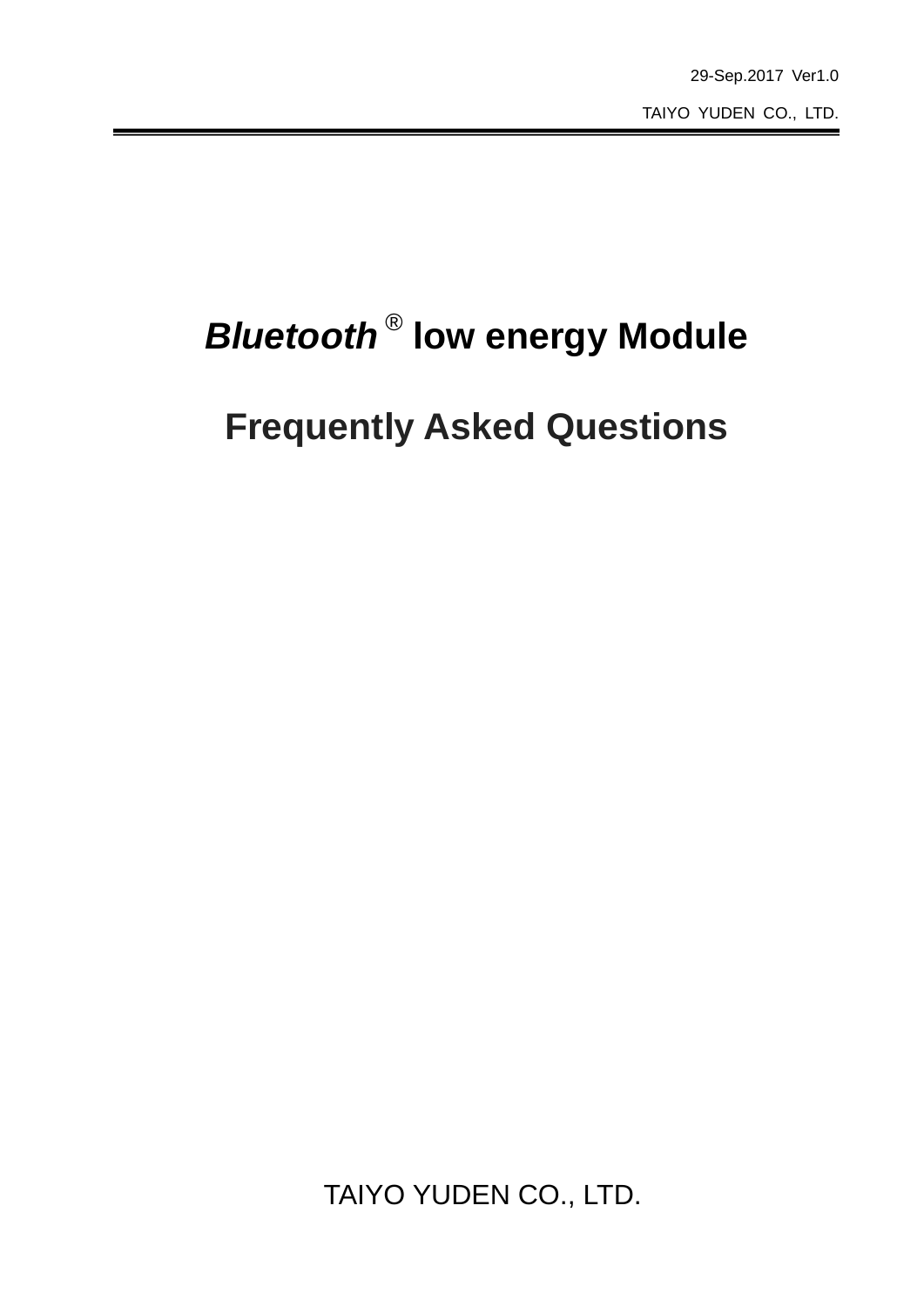29-Sep.2017 Ver1.0

TAIYO YUDEN CO., LTD.

Rev. record

29-Sep.-2017> Ver.1.0 Release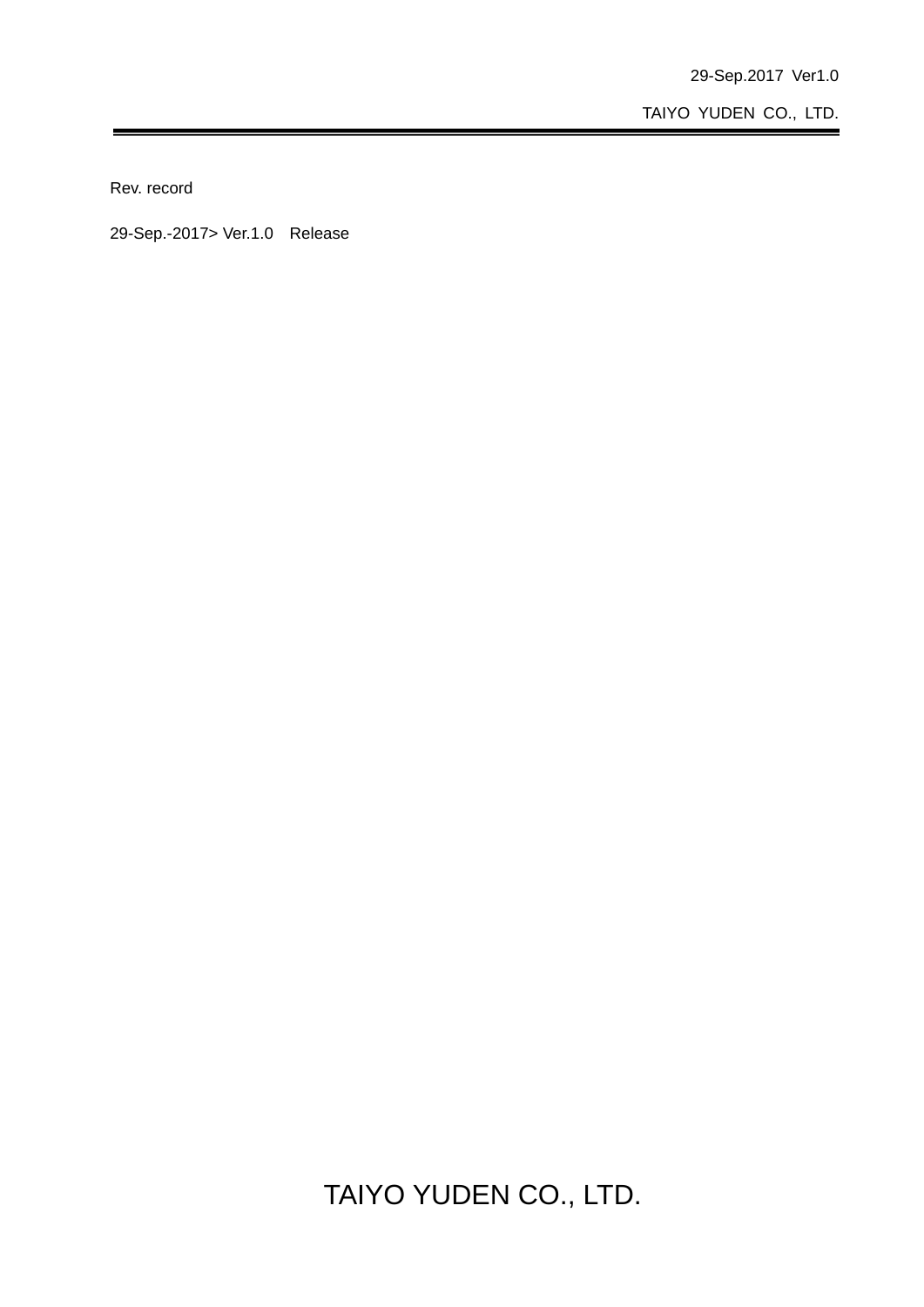1. General

Q1-1: How to order the modules, evaluation boards (EVB) and evaluation kits (EVK)? A1-1: To order, please contact your local sales office or distributor.

Taiyo Yuden Sales Office: Japan: http://www.yuden.co.jp/jp/contact/

North America: http://www.t-yuden.com/salesOffice/

Europe: http://www.yuden.co.jp/eu/contact/

Asia Pacific: http://www.yuden.co.jp/ap/contact/

China: http://www.yuden.co.jp/cs/contact/

Korea: http://www.yuden.co.jp/kr/contact/

Other region: http://www.yuden.co.jp/or/contact/

Distributors:

Japan: http://www.yuden.co.jp/jp/solutions/ble/buy/

North America: http://www.yuden.co.jp/ut/solutions/ble/buy/

Europe: http://www.yuden.co.jp/eu/solutions/ble/buy/

Asia Pacific: http://www.yuden.co.jp/ap/solutions/ble/buy/

China: http://www.yuden.co.jp/cs/solutions/ble/buy/

Korea: http://www.yuden.co.jp/kr/solutions/ble/buy/

Other region: http://www.yuden.co.jp/or/solutions/ble/buy/

Q1-2: What is Bluetooth® low energy (BLE)?

 A1-2: It is a wireless personal area network technology featuring low power consumption. It was standardized in the Bluetooth® Core Specification Version 4.0 in 2010. Bluetooth® low energy uses the same 2.4GHz frequency as classic Bluetooth®, but is not compatible with the classic Bluetooth®. The data rate is 1Mbps. The major advantages of Bluetooth® low energy are low power consumption, operating for months or years with a coin cell battery, small size and compatibility with large numbers of smart phones, tablets and computers. The applications include IoT devices, healthcare, fitness, beacons, security and smart home. Bluetooth® SIG released Bluetooth® Core Specification Version 4.1 in 2013 and 4.2 in 2014. The latest version is Bluetooth v5. Please see the next item for additional details on Bluetooth v5.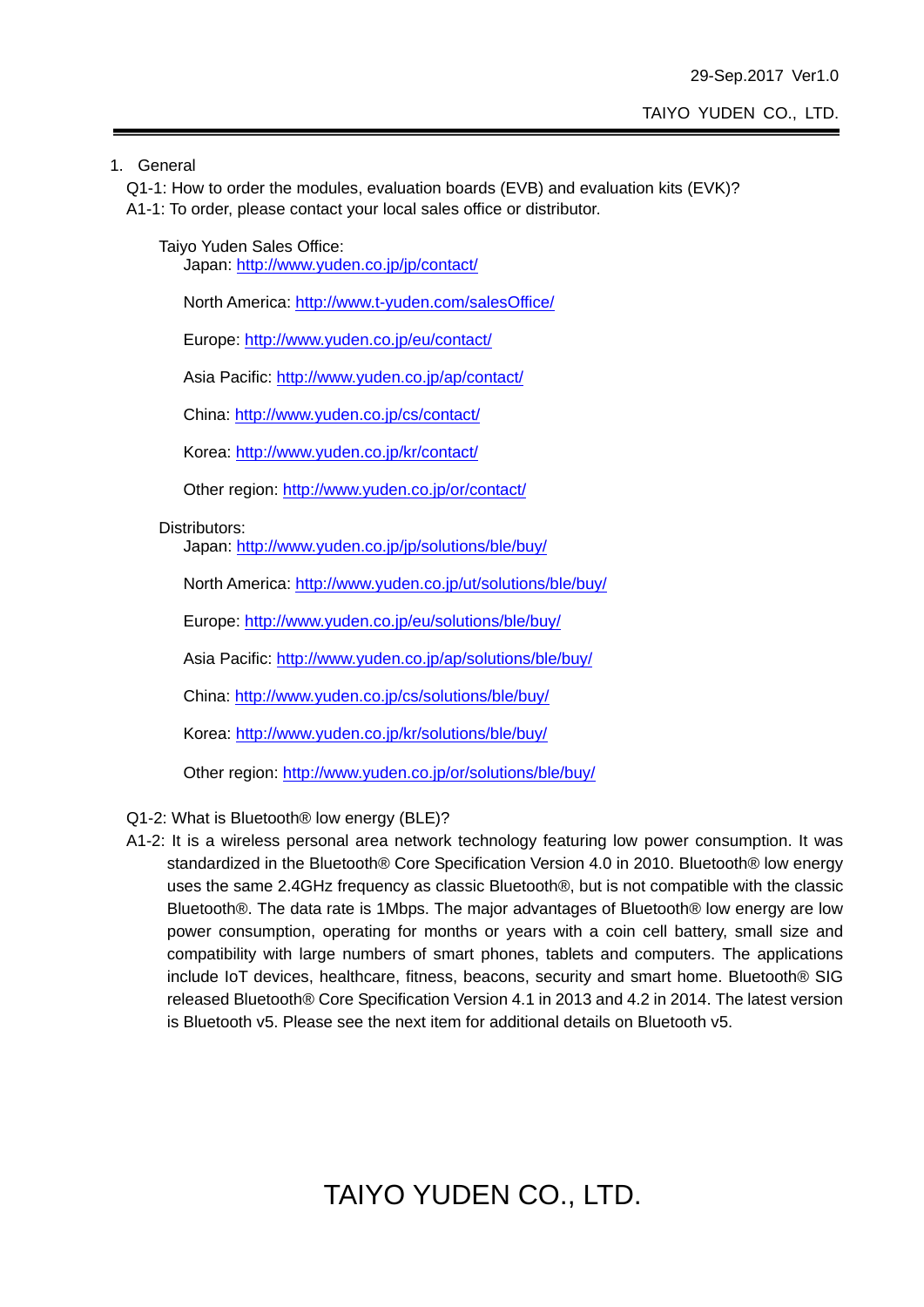Q1-3: What is the difference between Bluetooth® v4.2 and v5?

 A1-3: Bluetooth® SIG released Bluetooth v5 on December 2016. Bluetooth v5 gives us several key features: 2x the speed, 4x the range and 8x the broadcast capacity of v4.2. Longer range is achieved by increasing receiver sensitivity through error control coding, which reduces the data rate; therefore 4x the range and 2x the speed cannot be realized at the same time. The application should select the Bluetooth v5 feature implementation that will best meet the required performance. These key Bluetooth v5 features are not mandatory. A product can claim to be Bluetooth v5 qualified even if it does not support any of the these key features; so it's important to make sure you check with your supplier which features are supported. Taiyo yuden's Bluetooth v5 modules support at least some of these key Bluetooth v5 functions.

To learn more about the key Bluetooth v5 features, please refer to this Taiyo Yuden article: https://www.allaboutcircuits.com/industry-articles/get-up-to-speed-on-bluetooth-5

- Q1-4: What is the difference between Classic Bluetooth® and Bluetooth® low energy?
- A1-4: Compared to Classic Bluetooth®, Bluetooth® low energy is intended to provide lower power consumption. See comparison table for other items.

| Items                  | <b>Classic Bluetooth</b><br>technology | Bluetooth <sup>®</sup> Core Specification<br>Version 4.x | Bluetooth® Core Specification<br>Version 5.x |
|------------------------|----------------------------------------|----------------------------------------------------------|----------------------------------------------|
| Spectrum range         | 2.400-2.4835 GHz                       | 2.400-2.4835 GHz                                         | 2.400-2.4835 GHz                             |
| Channels               | 79 ch, BW 1MHz/ch                      | 40 ch, BW 2MHz/ch                                        | 40 ch, BW 2MHz/ch                            |
| Modulation             | GFSK/QPSK                              | <b>GFSK</b>                                              | <b>GFSK</b>                                  |
| Over the air data rate | 1-3Mbps                                | 1Mbps                                                    | 2Mbps, 1Mbps, 500kbps, 125kbps               |
| Active slaves          |                                        | Not defined. Depends on<br>implementation.               | Not defined. Depends on<br>implementation.   |
| Voice capability       | Yes                                    | Yes for limited applications                             | $Yes**$                                      |

Table1 Comparison table

\* The voice bandwidth usable in the application might be restricted by the over the air data rate of V4.x. Voice application needs to be developed by customer with their own profile.

\*\* There is no voice profile released by Bluetooth SIG at this moment.

Voice application needs to be developed by customer with their own profile.

#### 2. Module

- Q2-1: What is the difference of Taiyo Yuden BLE modules? What types of BLE modules are available from Taiyo Yuden.
- A2-1: Taiyo Yuden has 2 types of BLE modules that are based on Nordic Semiconductor's chipset: the nRF51 series and the nRF52 series modules. These modules offer 2 software options: Basic and Software Embedded.

A Basic module has no preprogrammed application. It only has the SoftDevice (i.e. protocol stack) and the bootloader preprogrammed into the device; therefore your application can be hosted right on the module eliminating the need for an external host processor. These Basic modules are available with different RAM and flash sizes.

A Software Embedded module has Taiyo Yuden's application preprogrammed into the module. If you are looking a simple "cable replacement", this module would be an excellent option. This module comes with a simple ASCII-based Application Programming Interface (API) to help you get your project up and running quickly. However, since our application is preprogrammed into the module, your application will have to be hosted on a separate host processor. For additional details, visit:

http://www.yuden.co.jp/or/product/category/module/lineup.html#Bluetooth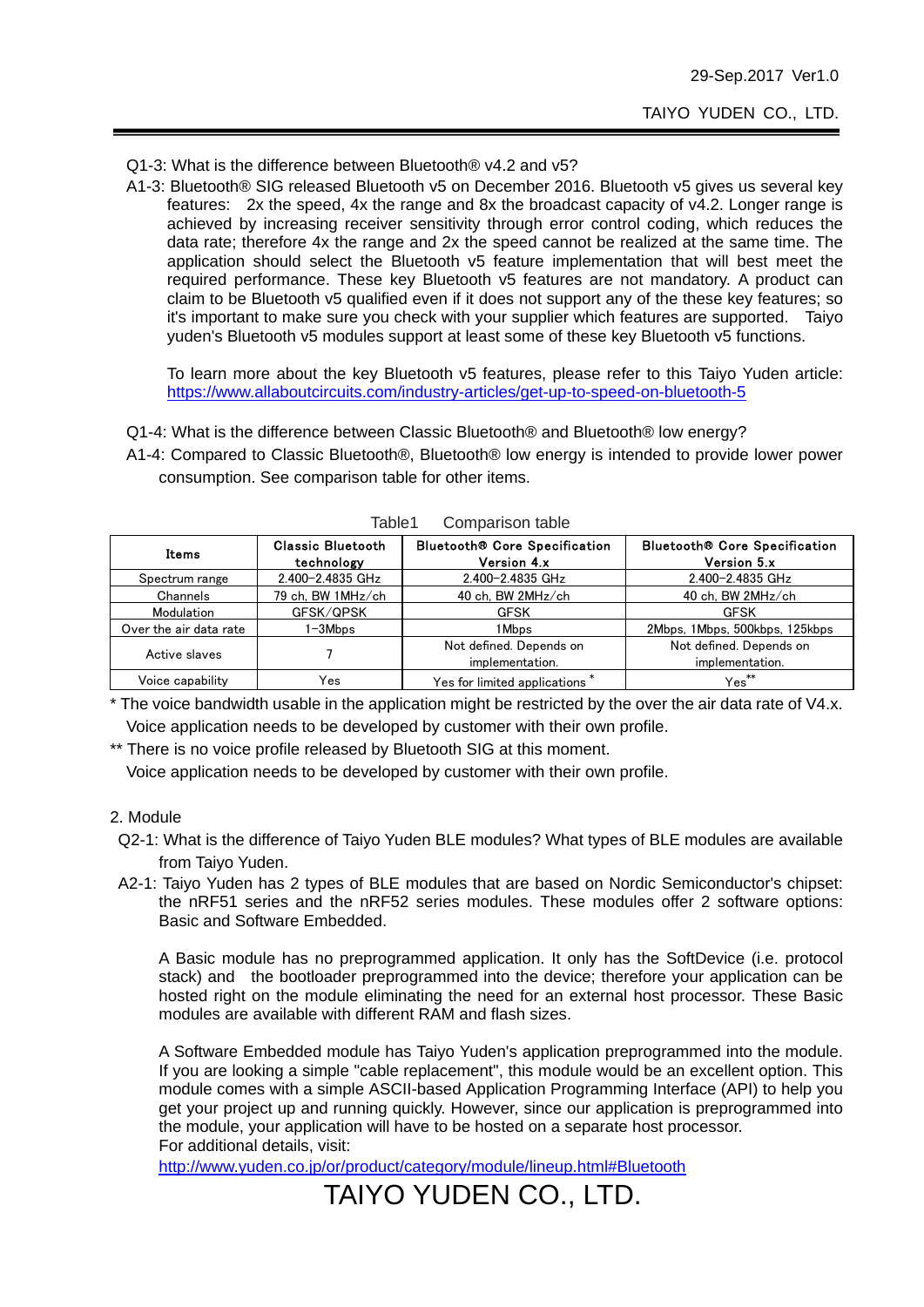Q2-2: What are the part numbers of the Taiyo Yuden BLE modules? A2-2: For a complete list of part numbers visit: http://www.yuden.co.jp/or/product/category/module/lineup.html#Bluetooth

#### Q2-3: Is an external system clock necessary?

- A2-3: No, each BLE module has an internal 32MHz clock. Please note, Nordic's nRF51 evaluation board and nRF51 sample applications are designed to run on a 16MHz clock. Since Taiyo Yuden modules run on a 32MHz clock, Nordic's nRF51 sample applications will need some modification in order for it to work on Taiyo Yuden modules. Please see Data Report for modification details.
- Q2-4: What is the supported interface?
- A2-4: All of the BLE modules have configurable GPIOs and the number of supported GPIO depends on the module. Some of the GPIO pins can be configured as UART, SPI, I2C, I2S, PDM or ADC by the application software. Please see Nordic's Website and the documents for details. http://infocenter.nordicsemi.com/index.jsp
- Q2-5: What is pre-programmed in the module?
- A2-5: In each Basic type module, Nordic's SoftDevice and Bootloader are preprogrammed into the module. The version of SoftDevice depends on the module. Please see BLE module Overview document or the Data Report to determine the SoftDevice version. For additional information on the different versions of SoftDevice please see Nordic's website. http://infocenter.nordicsemi.com/index.jsp

Software Embedded type modules are preprogrammed with Taiyo Yuden's application software.

- Q2-6: What type of processor is inside the module?
- A2-6: nRF51 series modules have ARM® Cortex® M0 internally. nRF52 series modules have ARM® Cortex® M4F internally.
- Q2-7: What memory size does the module have?
- A2-7: EYSGxNZXX series has 256kB FLASH and 16kB RAM. EYSGxNZWY series and EYAGJNZXX have 256kB FLASH and 32kB RAM. EYSHxNZWZ series has 512kB FLASH and 64kB RAM.
- Q2-8: What is the expected battery life of the BLE module?
- A2-8: The power consumption completely depends on the use case and the operational conditions. In scenarios where battery consumption is kept to an absolute minimum, it should be possible to achieve a year or more of battery life with a coin cell battery.
- Q2-9: What is the output power and communication distance of the module?
- A2-9: Tx power is -20 to +4dBm in 4dB steps. It enables the adequate communication distance for any applications used in a room or an office. Please be aware that the actual distance varies depending on the communication environment where the module is used.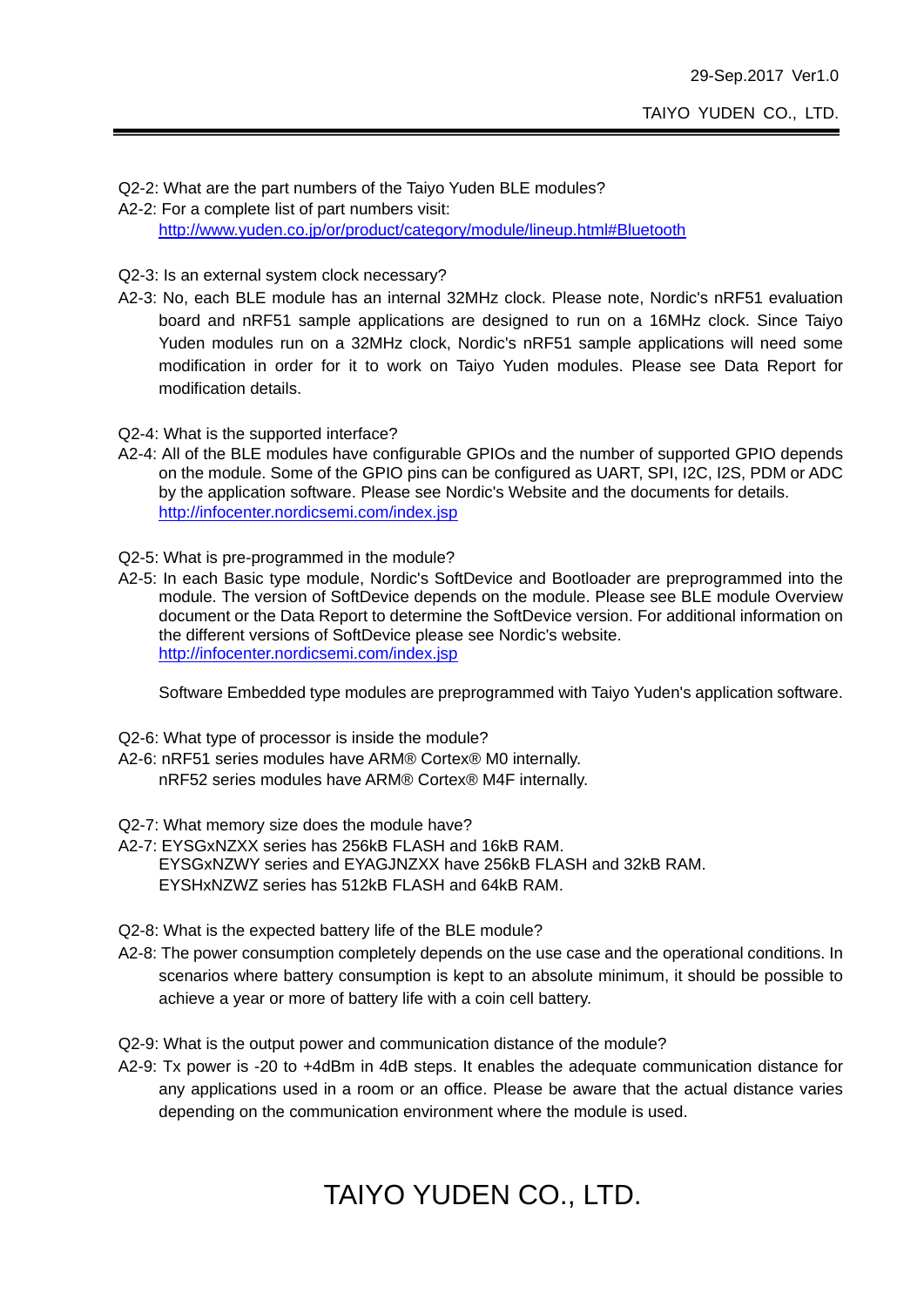#### Q2-10: Is an external 32.768kHz clock required?

 A2-10: The EYSHCN and EYSGCN series modules come with an internal 32.768kHz clock; therefore external 32.768kHz clock is not required. For the EYSHSN, EYSHJN, EY\*GJN series modules, you have the option of adding an external 32.768kHz crystal or using the nRF5's built-in internal 32.768kHz RC oscillator. Generating a clock from a 32.768kHz 20ppm crystal will keep the current consumption lower than using the internal RC oscillator. Using the internal RC oscillator requires the processor to periodically wake up and perform calibration (i.e. current goes up slightly). The method to enable the RC oscillator is described in Evaluation Board/Kit Manual.

#### Q2-11: What regulatory certification do the modules have?

 A2-11: The modules are Bluetooth® qualified as a Component and Japan, FCC and ISED certified. The modules are Bluetooth® qualified at the PHY layer only. The QDID is provided in the Data Report. Please consult a qualification test facility to determine Bluetooth® qualification requirements for your end product. Bluetooth® qualification and radio certification were done using the preprogrammed version of SoftDevice in the module. The customer can replace the preprogrammed SoftDevice with any version of SoftDevice (i.e. it can be a newer or older SoftDevice as long as it is a valid Nordic SoftDevice for the chip). Replacing the SoftDevice will not invalidate the Bluetooth® qualification and radio certification; so if the customer decides to upgrade to a newer SoftDevice, PHY layer Bluetooth® requalification and radio recertification is not necessary. The only exception is programming a Bluetooth v5 SoftDevice into the EYSHCNZXZ and EYSHJNZXZ v4.2 modules. Bluetooth v5 introduced a new modulation rate. The EYSHCNZXZ and EYSHJNZXZ were never Bluetooth® qualified or radio certified with this new modulation rate. Programming a v5 SoftDevice into these modules will invalidate the Bluetooth® qualification and radio certification; therefore recertification/qualification will be required. If Bluetooth v5 functionality is required on your product, we recommend the EYSHCNZWZ or the EYSHJNZWZ. These modules are the same identical hardware as EYSHCNZXZ and EYSHJNZXZ. However, they are preprogrammed with a Bluetooth v5 SoftDevice; therefore they are already Bluetooth v5 qualified and radio certified.

Conducted test report for CE radio regulation EN 300 328 Ver2.1.1 is available. Customers should get CE certification at the end product level not the module level.

- Q2-12: How should we design the schematic and layout the board and the surrounding area of antenna to maximize antenna performance?
- A2-12: For schematic design, please refer to the "Reference Circuit" in the Data Report and the "Evaluation board circuit schematic" in the Evaluation Board/Kit Manual. For board layout details, please refer to the "Design guide" of the Data Report. For the antenna area design, please refer to the "Antenna application note" section of the Data Report.

Q2-13: What support does Taiyo Yuden provide for BLE modules?

 A2-13: Hardware support is provided by Taiyo Yuden. Software support is handled by Nordic on the Basic modules. Software support is handled by Taiyo Yuden on the Software Embedded modules.

#### 3. EVB/EVK

- Q3-1: What are the part numbers of the evaluation boards and evaluation kits?
- A3-1: Please see Taiyo Yuden Website below or see BLE module Overview document. http://www.yuden.co.jp/or/product/category/module/lineup.html#Bluetooth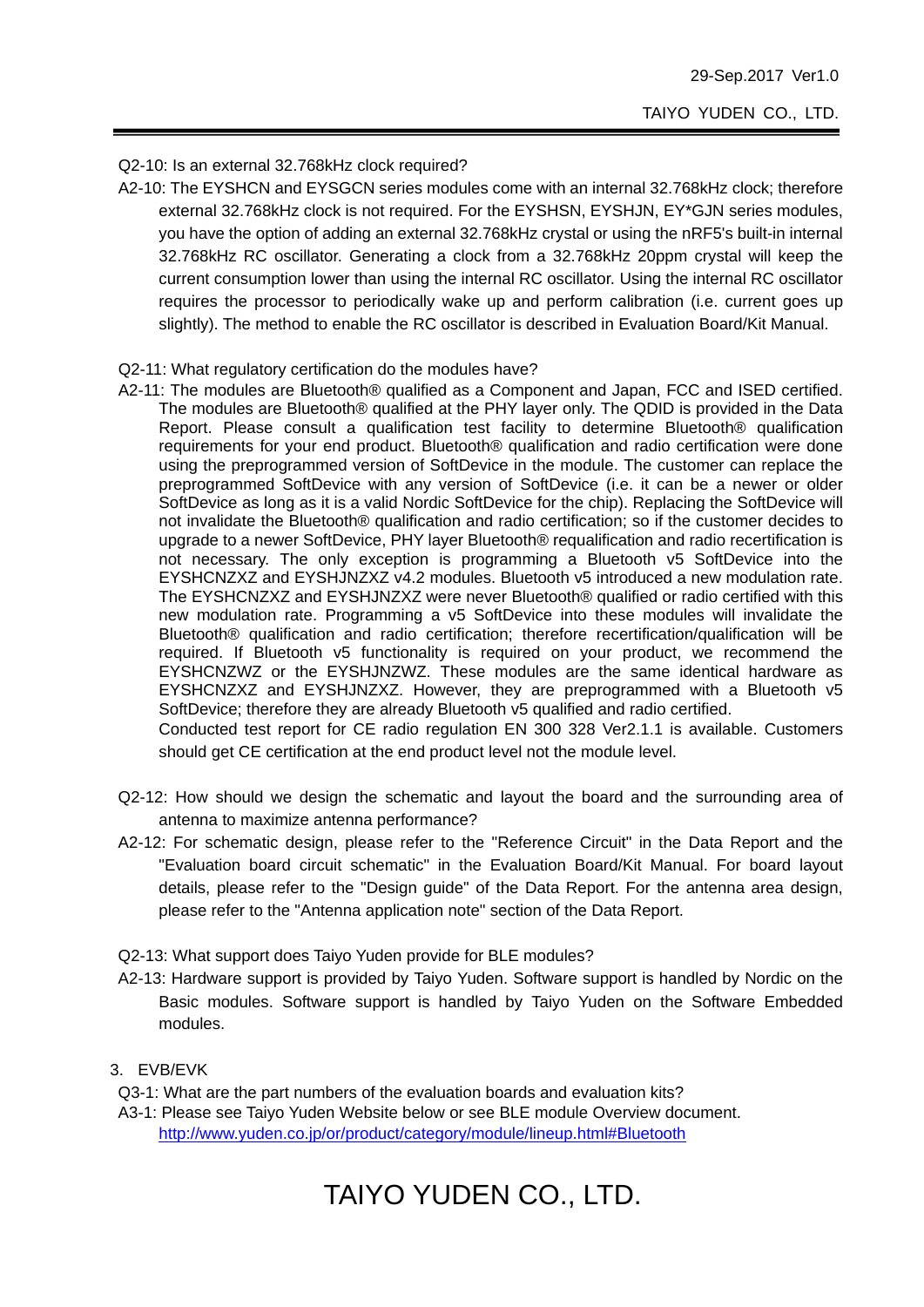- Q3-2: What is contained in the evaluation boards and the evaluation kits?
- A3-2: Evaluation board contains a circuit board (evaluation board) with a module mounted, and a document with instructions on how to download technical documents (e.g. Data Report and Evaluation manual).

Evaluation kit contains an evaluation board, a document with instructions on how to download technical documents (e.g. Data Report and Evaluation manual), and a J-Link Lite board. J-Link Lite is a JTAG/SWD (Serial Wire Debug) debug probe for Cortex-M cores used in Taiyo Yuden's BLE modules. It is used for software development and debugging. Please see Evaluation Board/Kit Manual for details on how to use J-Link Lite.

- Q3-3: What can be done with Evaluation board and Evaluation kit?
- A3-3: The Evaluation board and Evaluation kit can be used to perform functional and performance testing (e.g. communication and current consumption tesing). For Basic modules, J-Link Lite is necessary to program test application software on the module.
- 4. Software
- Q4-1: What BLE profiles are available for the modules?
- A4-1: Please see table 1 in the document below for the profiles supported by nRF51 SoftDevice S120.

http://infocenter.nordicsemi.com/pdf/S120\_SDS\_v2.1.pdf

Please see the Website below for the profiles supported by nRF52 SoftDevice S132. http://infocenter.nordicsemi.com/index.jsp?topic=%2Fcom.nordic.infocenter.s132.sds%2Fdita% 2Fsoftdevices%2Fs130%2Fble\_protocol\_stack%2Fprofile\_service\_support.html

Please check Nordic's website for addtional details on supported profiles. http://infocenter.nordicsemi.com/index.jsp

- Q4-2: What tools are available for software development and debugging?
- A4-2: The software development environment (IDE: Integrated Development Environment) for ARM processors (MDK: Microcontroller Development Kit) is necessory. Taiyo Yuden's BLE modules are supported by three IDEs, Keil uVision IDE (MDK-ARM), GNU/GCC and IAR, shown in Nordic Website below.

http://infocenter.nordicsemi.com/topic/com.nordic.infocenter.gs/dita/gs/nordic\_tools.html?

- Q4-3: How can I get SDK (Software Development Kit) for application development?
- A4-3: Please visit the Nordic's website below to download the SDK.

http://infocenter.nordicsemi.com/topic/com.nordic.infocenter.gs/dita/gs/develop\_sw.html?cp=1\_2

https://developer.nordicsemi.com/

Q4-4: What resources are available other than SDK?

 A4-4: A lot of resources, contents and documents are available on Nordic's Website including nRF51/52 SoftDevice, nRFgo Studio, Master Control Panel, etc. Please visit Nordic's Website. http://infocenter.nordicsemi.com/index.jsp

https://developer.nordicsemi.com/nRF5\_SDK/doc/